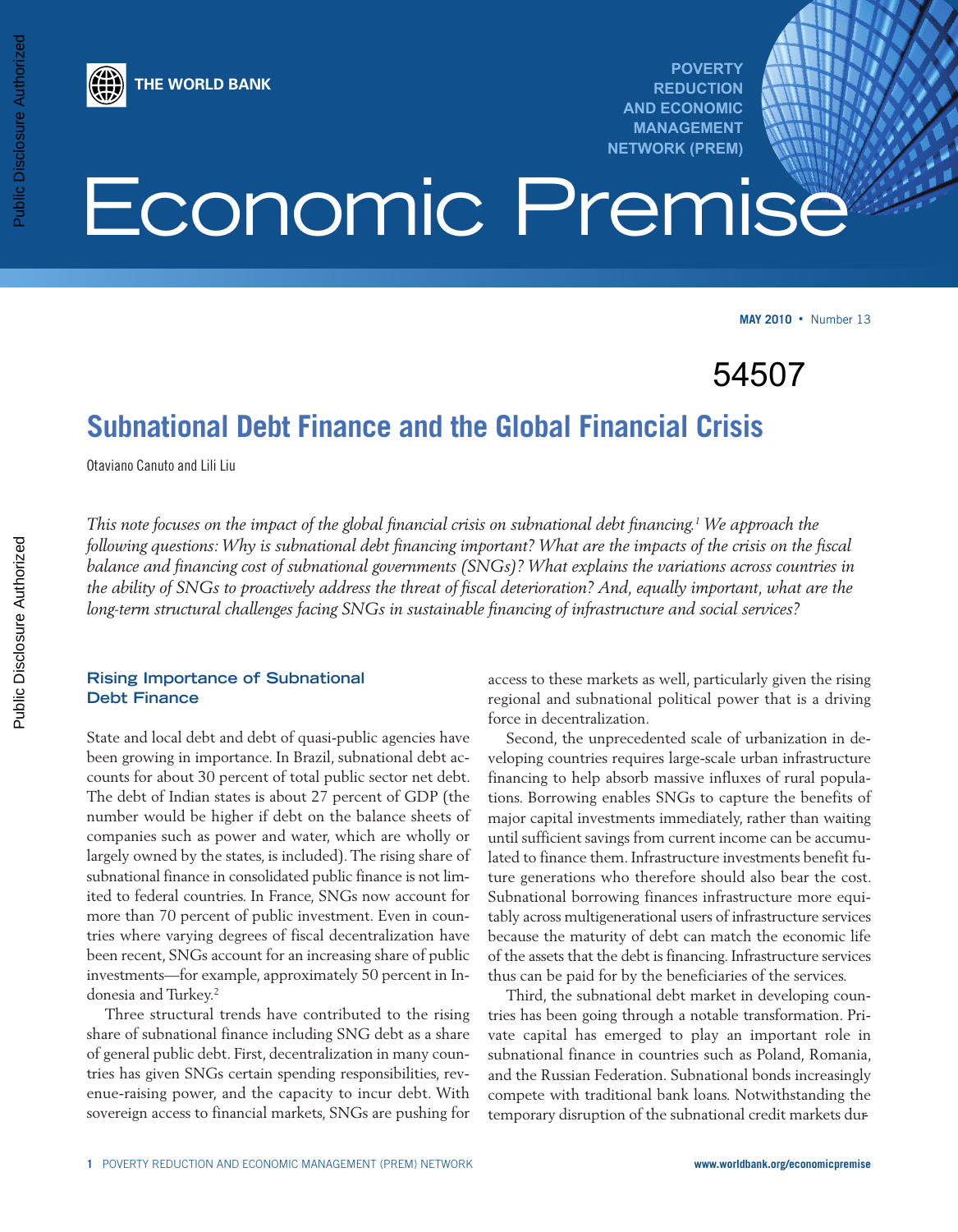ing the crisis, the trend of more diversified subnational credit markets is expected to continue. SNGs or their entities in various countries have already issued bond instruments (for example, in China, Colombia, India, Mexico, Poland, Russia, and South Africa). More countries are considering policy frameworks for facilitating subnational debt market development (for example, Indonesia), whereas other countries are allowing selected subnational entities to pilot-test transaction and capacity-building activities to the same effect (for example, Peru).

# **Impact of the Financial Crisis on Fiscal Balance**

The global financial crisis has had a profound impact on subnational finance across countries. Slower or negative national and regional economic growth has generally reduced the SNGs' own revenues; the exact impact is influenced by the revenue structure of the SNG. Subnational government entities with strong dependence on revenues from highly cyclical economic activities such as housing and commodity exports will have experienced more negative impact than will the SNGs that have more stable revenue sources such as property taxes based on delayed assessment. SNGs relying heavily on sales, value-added, and income taxes also have experienced reduced revenue buoyancy. Fiscal transfers that are based on formulas with a time lag will suffer less immediate impact, although the pressures are only being delayed.

The deterioration in primary balance is driven by declining revenues combined with expenditure rigidity or continuing expenditures. In general, countries' fiscal needs are rising but fiscal space is narrowing, resulting in deteriorating fiscal positions across regions and tiers of the government.

Figure 1 highlights trends of fiscal balance as a share of GDP from 2005 to 2009 in the BRIC countries and in four advanced economies. The rising fiscal deficit—particularly from 2008 to 2009—happened across all these countries except Brazil, where the improvement in 2009 was largely to the result of a fall in interest payments as a share of GDP (from 1.85 percent in 2008 to 0.47 percent the following year).This decline is linked to deflation in the General Price Index (that is, the IGP), which indexes state debts with the federal government.

All major rating agencies viewed the impact of the economic downturn on the credit qualities of SNGs as significant because of declines in the tax base, expenditure pressures or rigidities, and increasing and more expensive debt (Fitch Ratings 2009; Moody's Investor Service 2010; S&P 2010). From October 2008 to January 2010, Moody's rating actions affected 72 SNGs, or 24 percent of the rated universe, outside the United States. Ninety-six percent of the actions were in a downward direction. For example, 31

**Figure 1. Fiscal Balance as a Share of GDP, 2005–09**



Sources: Government Web sites; World Bank country teams; Center for Fiscal Policy (Russia).

Note: Fiscal data are aggregated over all SNGs (for example, states, municipalities) in each country, except India (where data are for states). Revenues may include one-off receipts, such as privatization proceeds.



Sources: Government Web sites; Fitch Ratings (2010). Note: Fiscal data are aggregated over all SNGs (for example, states, municipalities) in each country. Revenues may include one-off receipts, such as privatization proceeds.

percent of the actions were downward for Western Europe and Commonwealth of Independent States/Central and Eastern Europe countries, and 13 percent were downward in Asia Pacific.There was a general shift toward negative outlooks for 2009 in the Fitch ratings of European SNGs, and the downward pressure is expected to continue into 2010. Similarly, S&P's negative rating actions for European SNGs largely exceeded positive ones in 2009, and the trend is likely to continue in 2010.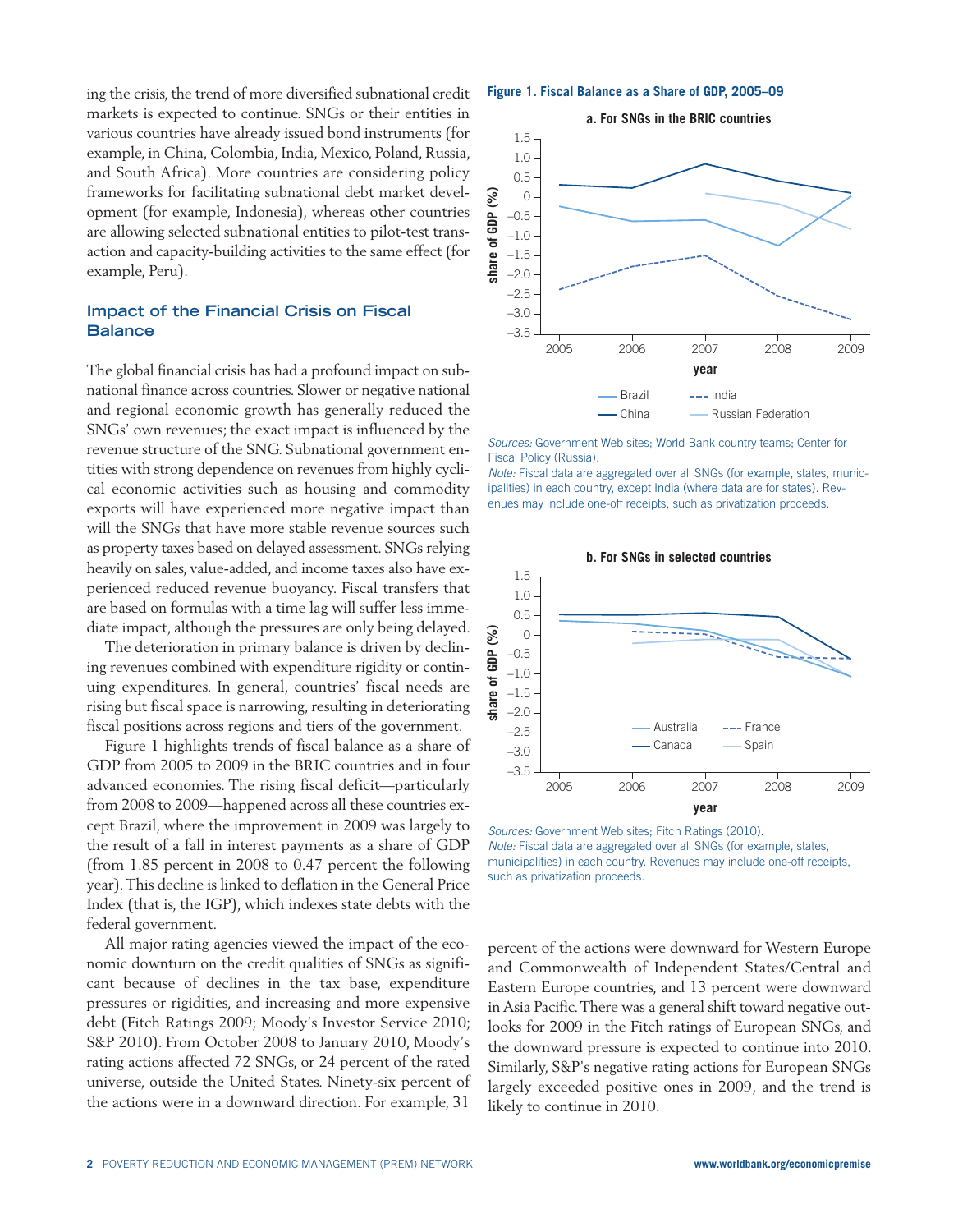## **Impact of the Financial Crisis on the Cost of Capital**

Liquidity squeeze and lower risk appetite generally led to higher financial costs at the height of the crisis, as measured by the cost of subsovereign bond issuances<sup>3</sup>; however, the cost of financing has declined since mid-2009.As illustrated in figure 2a, yield spread for subnational bond issuance steadily increased from 2008Q1 to 2009Q2,whereas maturity exhibited a generally declining trend from 2007Q3 to 2009Q1. <sup>4</sup> Further decomposing yield spread, the rising spread was driven mainly by the rising spread of bonds with maturity of less than seven years; and the impact on maturity of seven years or longer has not been as significant (figure 2b). However, the share of subnational bonds with maturity of seven years or more declined from 60 percent in 2007 to 41 percent in 2009.

#### **Figure 2. Quarterly Yield Spread and Maturity for Subnational Bonds Issuance, 2007–10 (Excluding the United States)**



Note: Thirty percent of bond issuances have yield spreads recorded.



Source: DCM Analytics.

Note: Maturity of three to seven years means those issuances with maturity greater than or equal to three years but less than seven years. Thirty percent of bond issuances have yield spread recorded.

**Figure 3. Global Subnational Bond Issuance, 2000–10Q1 (Excluding the United States)**



Source: DCM Analytics.

Bank loans have long dominated SNG debt financing in many countries (unlike the United States, where SNG debt financing has relied on the capital market). However, as shown by figure 3, SNG bond issuance outside the United States has increased since the onset of the global crisis.Various countries have been exploring capital markets for mobilizing financing during the crisis period.The United States remains the largest SNG bond market, with annual issuance of about \$400 billion. The following top five countries are Germany, Japan, Canada, China, and Spain; together, they account for about 85 percent of about \$308 billion global SNG bond issuance (excluding the United States) in 2009 (figure 4).

There are significant variations in the access to and cost of SNG debt financing across and within countries. With a deep and competitive capital market in the United States, the cost of borrowing is directly related to the creditworthiness of SNGs. As shown by figure 5, the cost of borrowing for 10-year U.S. municipal general obligation bonds is the lowest for AAA-rated SNG borrowers; each notch down in ratings progressively increases the cost of borrowing, with BBB-rated SNGs bearing higher costs than better-rated ones. With imperfect financial markets in developing countries and capital controls in some countries, the cost structure may not be related to creditworthiness, because of factors such as subsidized policy lending, monopoly supply by public banks, and relaxed credit conditions of stimulus packages.

#### **Countercyclical Macroeconomic Policies and SNGs**

To counter the global financial crisis, countries have launched countercyclical macroeconomic policies. The ability of SNGs to cushion the impact of the crisis depends on a num-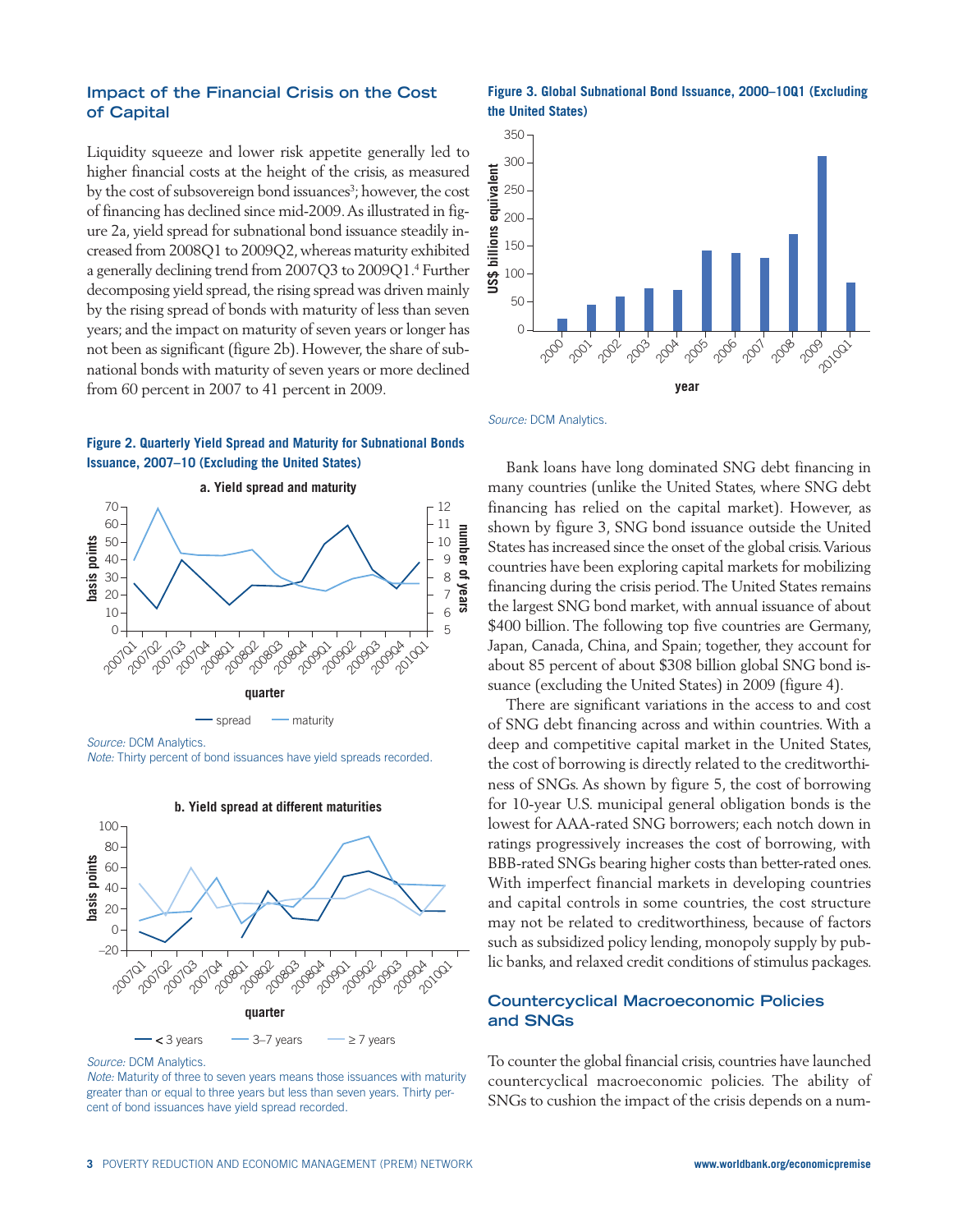



ber of factors, with sovereign macroeconomic fundamentals being a dominant factor.

Major international rating agencies (Fitch, Moody's, and S&P) cap subsovereign credit ratings within the sovereign credit ratings; and rarely do subsovereign ratings exceed that

**Figure 5. Yield Spread of 10-Year U.S. Municipal General Obligation Bonds, 2007–10Q1**



of the sovereign (figure 6).A country's macroeconomic management and countrywide risks affect not only the broader economic, fiscal, and financial conditions under which an SNG operates; they also place restrictions on an SNG's ability to raise funds. The national government typically has a wide range of constitutional powers giving it first claim over the country's foreign reserves and other resources.Thus, in a financial crisis, the national government would likely be able to fulfill its external or domestic debt obligations ahead of

#### **Figure 6. Correlation between Sovereign and Subsovereign Ratings of European Countries**



Source: Standard & Poor's, http://www.standardandpoors.com.

Note: The sample size is 141 subsovereign governments from 22 European countries. One dot could represent multiple subsovereigns because many of them share the same sovereign and subsovereign ratings. The only subsovereigns whose ratings exceed its sovereign rating are the Autonomous Community of Basque Country and Navarre of Spain (the dot below the 45° line). Ratings used are as of February 23, 2010.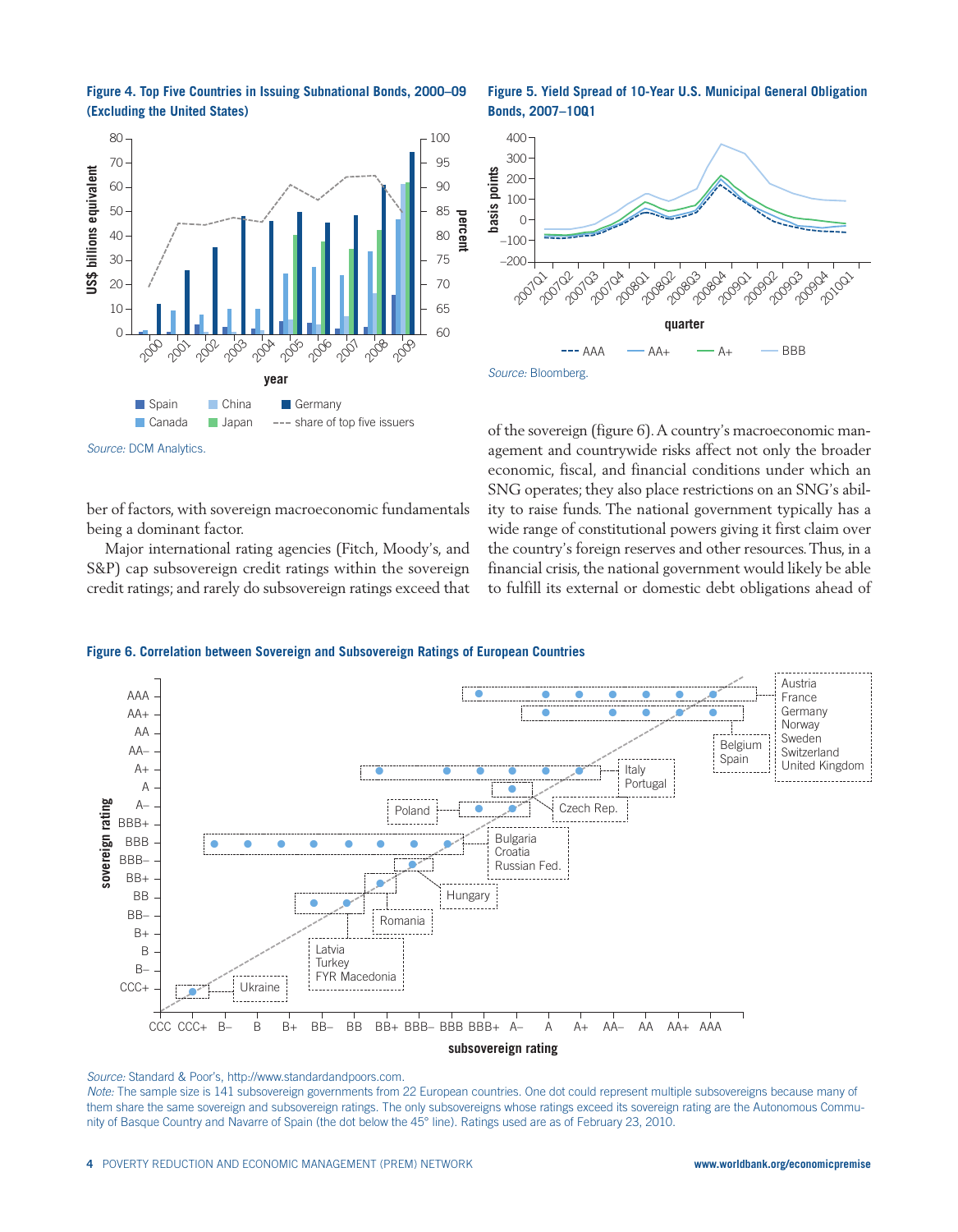the SNG. The rating "ceiling" relationship applies less strongly to domestic currency debt instruments.Even in cases where the SNG possesses foreign currency reserves that are out of reach of the national government, the latter nevertheless could impose nationwide capital or exchange controls to restrict capital outflows and thereby disallow the SNG to repay its foreign debts. In short, the sovereign is unlikely to default before any SNG does so.

Macroeconomic fundamentals affect subsovereign finance mainly through key variables that impact subnational fiscal sustainability.They affect real interest rates (adjusting for inflation and currency movement) and thus the base cost of borrowing; at the same time, a subnational's own fiscal position and economic growth affect the spread over the base cost structure. Even when subnationals cannot borrow directly from foreign markets, macroeconomic shocks and currency volatility affect the cost of borrowing by SNGs through real interest rate channels. A central government

with a large fiscal space can afford increased fiscal transfers to SNGs to reduce borrowing needs or to continue capital spending during recession.

The ability of SNGs to cushion the impact of crisis is framed by the larger national-level response, and fiscally strong SNGs such as coastal regions in China also have responded forcefully. Box 1 summarizes selected country highlights.

## **Regulatory Frameworks for Subnational Debt Financing**

Following the 1990s when subnational fiscal stress or debt crises contributed to macroeconomic deterioration in major developing countries (such as Argentina, Brazil, India, and Russia), SNG finance has been substantially strengthened across various developing countries. SNGs there had stronger fiscal and liquidity positions when the current global crisis broke out, thanks to extensive fiscal consolidation taking

#### **Box 1. Fiscal Stimulus Relating to SNGs: Selected Country Highlights**

*Brazil:* The three-year Programs of Fiscal Adjustments between the National Treasury and the 27 states adjusted the primary balances and indebtedness targets and broadened the fiscal space for new borrowing. Through its development bank, the federal government created a credit line for SNGs that had suffered loss of federal transfers. Given that some states were not in compliance with the requirements of fiscal responsibility legislation, this operation is considered to be exceptional and allows all states to contract the credit operation.

*China:* The country launched a large stimulus package centered on infrastructure spending, combined with increases in transfers, consumer subsidies, and tax cuts. A significant part of the package supports SNG infrastructure and social spending, with SNG cofinancing partly supported by provincial bonds totaling Y 200 billion (\$30 billion). The central government issued the bonds on behalf of SNGs as a transitional step (debt will be booked on provincial accounts), taking advantage of the sovereign bond experience and cost advantage. Provinces and municipalities with fiscal space also have introduced their own fiscal packages.

*France:* The central government reduced the delay in refunding value-added tax to SNGs, enabling them to maintain capital expenditures in 2009 above the 2004–07 average. The expected value-added tax refund payments in 2009 totaled more than €4 billion, equivalent to 8 percent of SNG capital expenditures in 2009. Overall net borrowing by French SNGs increased by €5.1 billion in 2009, while total outstanding debt as a share of GDP increased by 4 percent over 2008; but debt accounts for only 4.2 years of overall SNG current balance.

*India:* The central government allowed the states to raise additional market borrowings, thus increasing the limit of gross fiscal deficit to 3.5 percent of gross state domestic product in fiscal 2008/09, and to 4.0 percent in fiscal 2009/10. The consolidated expenditure of states rose by 25.0 percent during fiscal 2008/09 (revised estimate), compared with 14.8 percent during fiscal 2007/08 (accounts). A few states have announced their own dedicated fiscal stimulus packages, and some states have announced certain tax exemptions/reductions.

*Russian Federation:* The federal government increased the amount of financial aid to SNGs by 45 percent from the amount initially budgeted for 2009, largely offsetting the revenue fall for SNGs. Therefore, budget revenues of most SNGs are likely to be close to 2008 levels. Less-developed regions, which are more dependent on transfers, appear to be less affected by the crisis. From the budget, the federal government also provided SNGs with lowcost loans having three-year maturity.

*United States:* The American Recovery and Reinvestment Act of 2009 provided nearly \$135 billion in emergency funding, helping states avoid draconian cuts in services. With \$87 billion in additional Medicaid funding via increased federal medical assistance percentage rates and \$48 billion as part of the State Fiscal Stabilization Fund, states were able to maintain critical funding for social services. Through fiscal 2010, states will have spent \$150 billion in recovery act funds. States have expenditure flexibility, revenue power, and balanced-budget requirements.

Sources: Fitch Ratings (2009); government Web sites; NGA/NASBO (2009); World Bank country teams.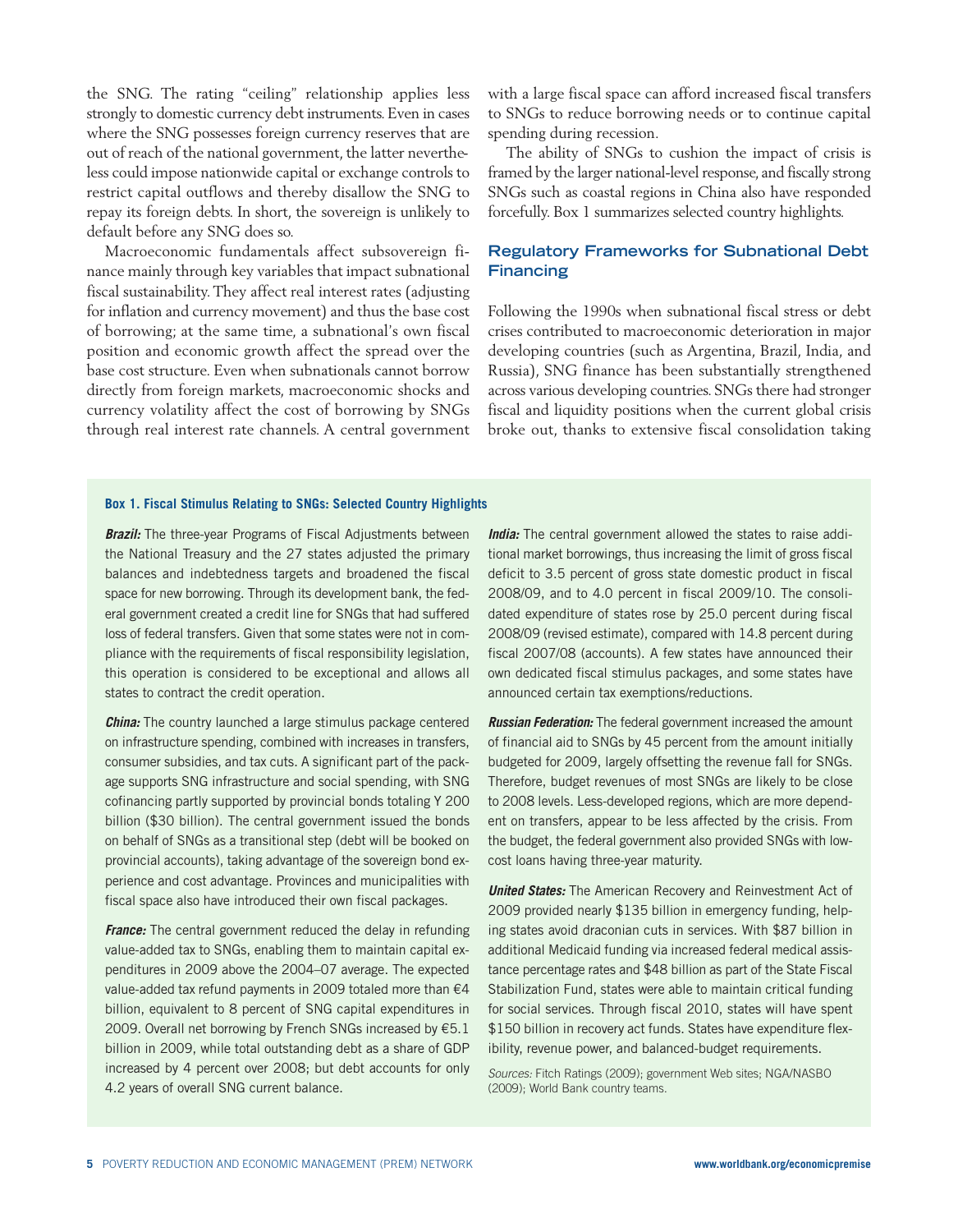place prior to the crisis in countries such as Brazil, India, Mexico, and Russia. In Brazil, SNGs' net debt as a percent of GDP decreased from 18 percent in 2003 to 14 percent in 2007. In India, the fiscal deficit of states declined from 4.0 percent of GDP on average in 2000–05 to 1.5 percent in 2007–08; and states achieved positive operating balances. In countries such as Peru and Poland, the governments have emphasized the importance of fiscal sustainability at the start of decentralization.

A core part of the regulatory frameworks is placing limits on key fiscal variables, such as fiscal deficit, primary deficit, debt service ratios, and guarantees. Most frameworks also require balancing the operating budget. The fiscal and debt limitations imposed on SNGs, either by their national governments or by the SNGs themselves, are not limited to developing countries (box 2). Most states in the United States have constitutional provisions on debt limitations. Similarly, France has a strong framework regulating SNG fiscal accounts. Many states/provinces in Australia and Canada have their own fiscal responsibility legislation.

Because the financial market and rating agencies evaluate combined public debt (national government and SNGs), debt financing limits for SNGs can be subordinate to the debt space of national governments. If the national government runs a high fiscal deficit and accumulates a large debt stock, this could further limit the ability of a subnational

#### **Box 2. Regulating Subnational Debt: Country Examples**

- *Brazil:* Fiscal Responsibility Law (2000)
- *Colombia:* Law 358 (1997); Law 617 (2000); Fiscal Transparency and Responsibility Law (2003)
- *France:* various borrowing regulations and balanced budget rules
- *India:* states' Fiscal Responsibility and Budget Management Acts, following the 12th Finance Commission
- *Mexico:* new subnational borrowing framework in 2000
- *Peru:* Fiscal Responsibility and Transparency Law (amended 2003); General Debt Law (2005)
- *Poland:* Public Finance Law (1998, 2005)
- *South Africa:* Municipal Finance Management Act (2003)
- *Turkey:* various regulations since the early 2000s
- *United States:* state regulations (for example, limits on deficit financing)

Sources: Liu and Waibel (2009); research by the authors.

government to raise funds—even if it operates well below its own debt limit.

#### **Long-Term Structural Issues**

Looking beyond the crisis and stabilization, there are longterm structural issues with respect to SNG debt finance in developing countries. Rapid urbanization, with unprecedented rural-to-urban migration, will continue to demand massive urban infrastructure investments—investments that largely have been decentralized to SNGs in many countries. Developing countries invest an annual average of 3–4 percent of GDP on infrastructure, well short of what is considered to be required (7–8 percent). The scale and the sustainability of infrastructure financing will critically depend on SNG fiscal sustainability.

The sovereign's macroeconomic fundamentals will continue to be vital to the fiscal sustainability of SNGs. With the gradual withdrawal of fiscal stimulus packages and the ending of monetary easing, pressures on SNGs' fiscal space could increase through various channels, such as reduced fiscal transfers and higher borrowing costs. It is all the more important that countries continue to pursue structural reforms to sustain economic growth and develop efficient financial markets.

Consolidating public finance through higher expenditure efficiency and structural reforms in the taxation systems for both national and subnational governments will become important to counter the negative impact of stimulus withdrawals. Intergovernmental fiscal systems also will need to grant subnationals a certain degree of fiscal autonomy, including making the budget process less rigid and allowing subnationals taxation power at the margin; this helps make SNGs more resilient and flexible in responding to crises.

Whereas significant progress has been made in establishing ex ante fiscal rules for subnationals in various countries to reduce default risks, newly decentralizing countries will need to develop regulatory frameworks for subnational debt instruments before opening up SNG access to financial markets. More also needs to be done in developing a robust ex post insolvency system for debt restructuring in the case of subnational defaults. A sound insolvency system reduces moral hazard of free-riding on common resources by individual SNGs and sends signals to financial markets about pricing risks and returns.

Many SNGs have created special-purpose vehicles to undertake infrastructure investments, often in partnership with private financiers and operators. Such vehicles can play an important role in developing infrastructure networks that cut across the boundaries of subnational administrations. But the special-purpose vehicle operations must be within a transparent governance and financial structure to ensure that they do